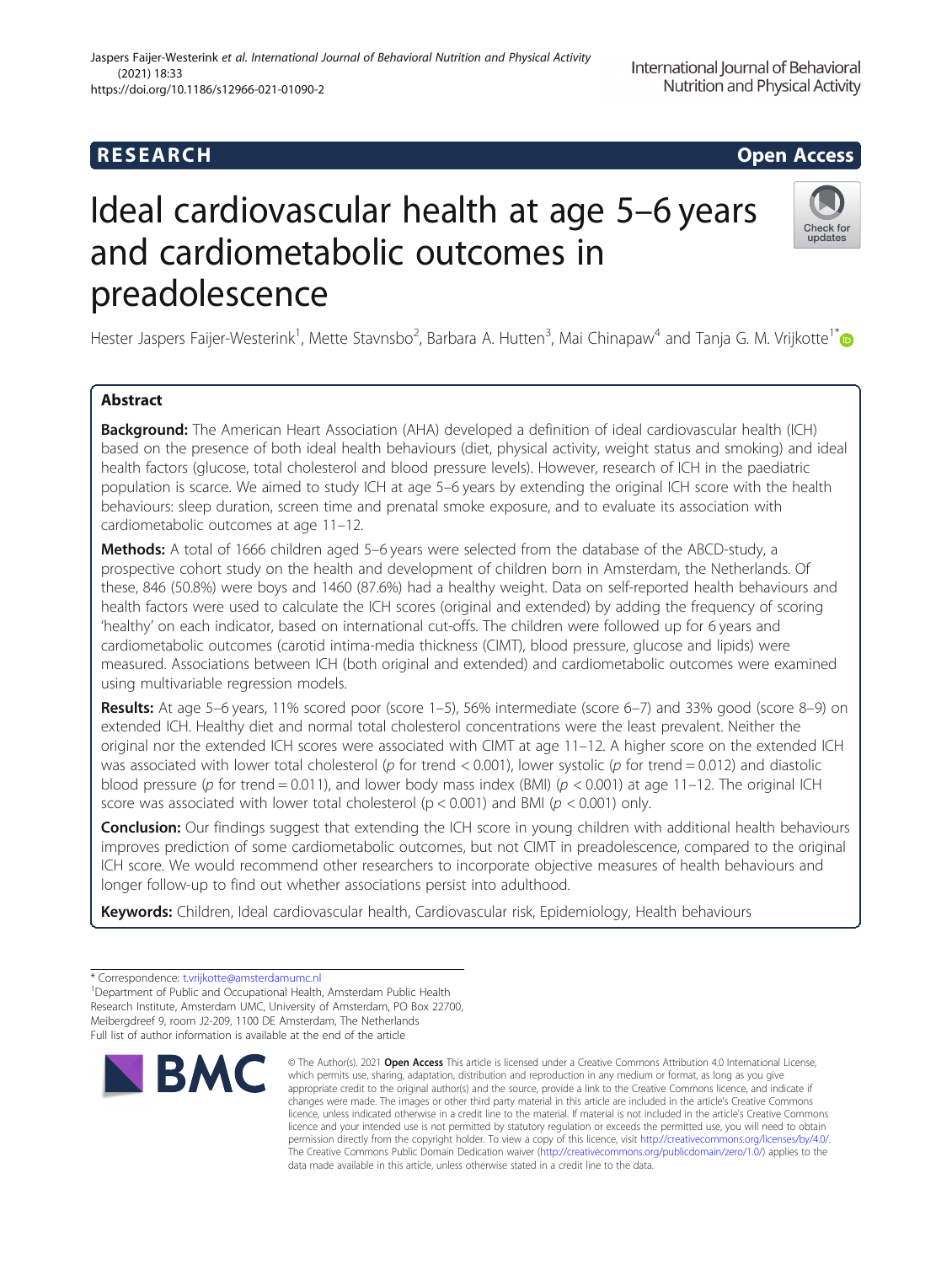### Introduction

Cardiovascular diseases (CVDs) are the leading cause of death and remain one of the most important health challenges worldwide [[1\]](#page-10-0). Although most children are born with optimal cardiovascular health, clustering of CVDs (or cardiometabolic) risk factors already occurs in childhood [\[2](#page-10-0)]. As both health behaviours as well as cardiometabolic risk factors track from childhood into adulthood, maintaining cardiovascular health in children is an important step to take [[3](#page-10-0)]. However, to develop successful strategies with special focus on cardiovascular health in children, the most important CVD risk factors in children need to be identified.

To define and measure cardiovascular health of individuals, the American Heart Association (AHA) created the construct of ideal cardiovascular health (ICH). The ICH construct consists of seven metrics: four health behaviours (not smoking, having a healthy weight status, being sufficiently physically active and eating a cardiovascular-healthy diet), and three health factors (healthy levels of total cholesterol, blood pressure and glucose) [\[4](#page-10-0)].

.The construct of ICH is already used in populationbased studies, especially focusing on adults. Reviews of these studies show that there is an inverse association between ideal ICH metrics and the incidence of CVDs [[5](#page-10-0)–[8\]](#page-10-0). There is also evidence that even one point higher on the ICH metrics, gives a reduction of 19% in cardiovascular related mortality [\[7](#page-10-0)]. Prevention strategies focusing on the factors included in the ICH metrics is thus highly recommended. However, studies on the prevalence of ICH in children are scarce [\[9](#page-10-0)–[12\]](#page-10-0); only three have been conducted in children  $> 12$  years of age [[9,](#page-10-0) [11](#page-10-0), [12](#page-10-0)]. Further, few studies have investigated the relationship between ICH and cardiometabolic outcomes in populations under the age of 25, but these studies mainly focus on individual components [[13](#page-10-0)–[18](#page-11-0)].

.The definition of ICH in children differs slightly from the adult definition [[4\]](#page-10-0). Smoking is excluded in the ICH definition in children, as children younger than 12 years normally do not smoke. Also, recommended physical activity levels are higher for children: ≥60 min of moderate to vigorous physical activity per day.

Growing evidence shows that the health behaviours included in the ICH construct are not the only risk factors for CVD. In adults, excessive sedentary time and short sleep duration have i.e. shown to be risk factors too. The longitudinal evidence for health effects of sedentary behaviour is inconsistent, but the evidence for screen time alone is more convincing [\[19](#page-11-0)]. As health behaviours lead to changes in health factors, adding more components to the ICH construct could make the construct more sensitive for the prediction of cardiometabolic outcomes. Thus we propose an extended version of the ICH definition for the purpose of this study by adding screen time, sleep duration, and prenatal smoke exposure. All three components have been associated with cardiovascular health in children [[20](#page-11-0), [21](#page-11-0)].

.The aim of our study was to apply this extended ICH score to a cohort of 5–6 year old children and evaluate its association with cardiometabolic outcomes at age 11–12 years. As children aged 11–12 years old do not yet experience cardiovascular diseases, we focused on the carotid intima-media thickness (CIMT), a surrogate marker for CVD [\[22\]](#page-11-0), as our primary outcome. We compared the results with the original ICH definition.

#### Methods

#### Study population and design

This study was part of the Amsterdam Born Children and their Development (ABCD)-study, a prospective cohort study based in the Netherlands. The ABCD-study aims to examine the associations between maternal lifestyle, health and psychosocial circumstances during pregnancy and the child's health at birth and later in life [[23\]](#page-11-0). Between January 2003 and March 2004, 12,373 pregnant women were approached (> 99% of the target population) during their first prenatal visit to an obstetric care provider, of which 8266 agreed to participate and filled out a pregnancy questionnaire without getting any incentives.

Two weeks after their child's fifth birthday, mothers who gave permission for follow-up and whose addresses could be retrieved ( $n = 6161$ ) received a questionnaire on the health, development and behaviour of their child and an invitation for the child's health check. The questionnaire was returned for 4488 children, of which 2041 participated in the health check consisting of among other, a finger prick for blood collection after an overnight fast, measurements of height, weight, waist circumference and measurements of blood pressure. After the health check children received a small gift. For those children who participated in the health check, mothers were also asked to fill in a validated food frequency questionnaire (FFQ) [[24](#page-11-0)]. Information on all ICH components was available from 1666 children at age 5–6 years. A randomly selected subgroup of 1081 children were approached for participation in follow-up health measurements at age 11–12 years (March 2015 to June 2016). The health check was similar to the health check at the age of 5, but ultrasound measurements of CIMT were added. For participation children received a gift voucher worth of 10 euros. From this group, 607 children participated at both time points and 559 children had information on the cardiovascular profile. Information from these 559 children were used to investigate the association between ICH at age 5–6 and cardiovascular health at age 11–12. The information of 459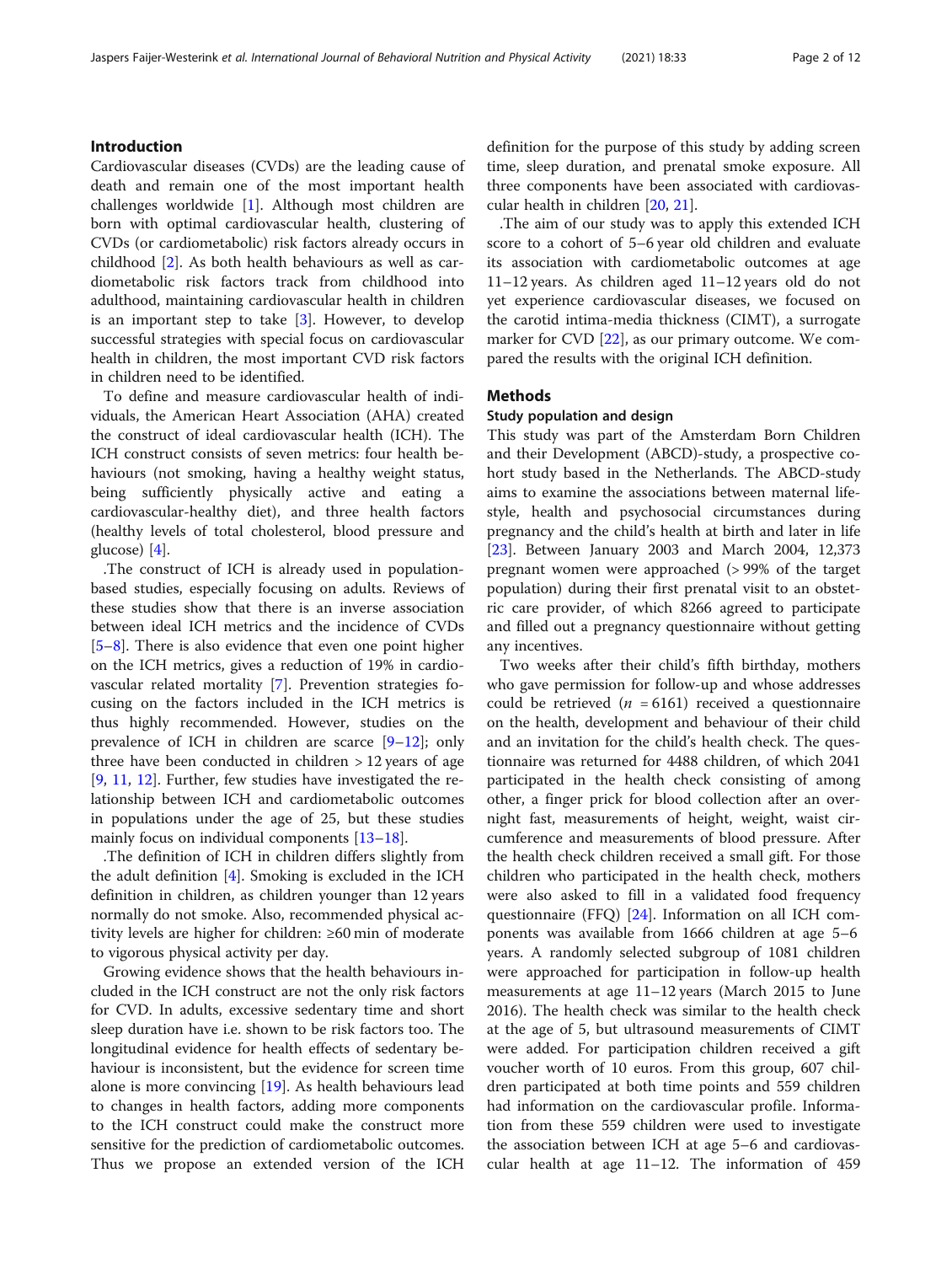children could be used for the association between ICH at age 5–6 and CIMT. Flowchart of the study population is presented in Fig. 1.

For inclusion in stage 1 of the current study the children had to meet the following criteria: 1) availability of information on maternal smoking status during pregnancy, 2) participating in the 5 year health check with cardiovascular measurements, 3) filled out FFQ, 4) filled out questionnaire on physical activity, sedentary behaviour and sleep duration. For inclusion in stage 2 of the study, children had to participate in the 11 year health check with cardiovascular measurements. Exclusion criteria's from participating in the study were: non-fasting blood samples, congenital heart malformations or use of medication altering blood pressure or lipid concentrations.

#### Demographic information

Ethnicity was based on the mother and her mother's country of birth, derived from the pregnancy questionnaire and categorized into Dutch, Turkey, Moroccan and Surinamese (the three most common non-Western ethnicities in the Netherlands). The remaining ethnicities were categorized into western and non-western ethnicities. Information on mother's and father's weight and height to calculate parent's body mass index (BMI) was

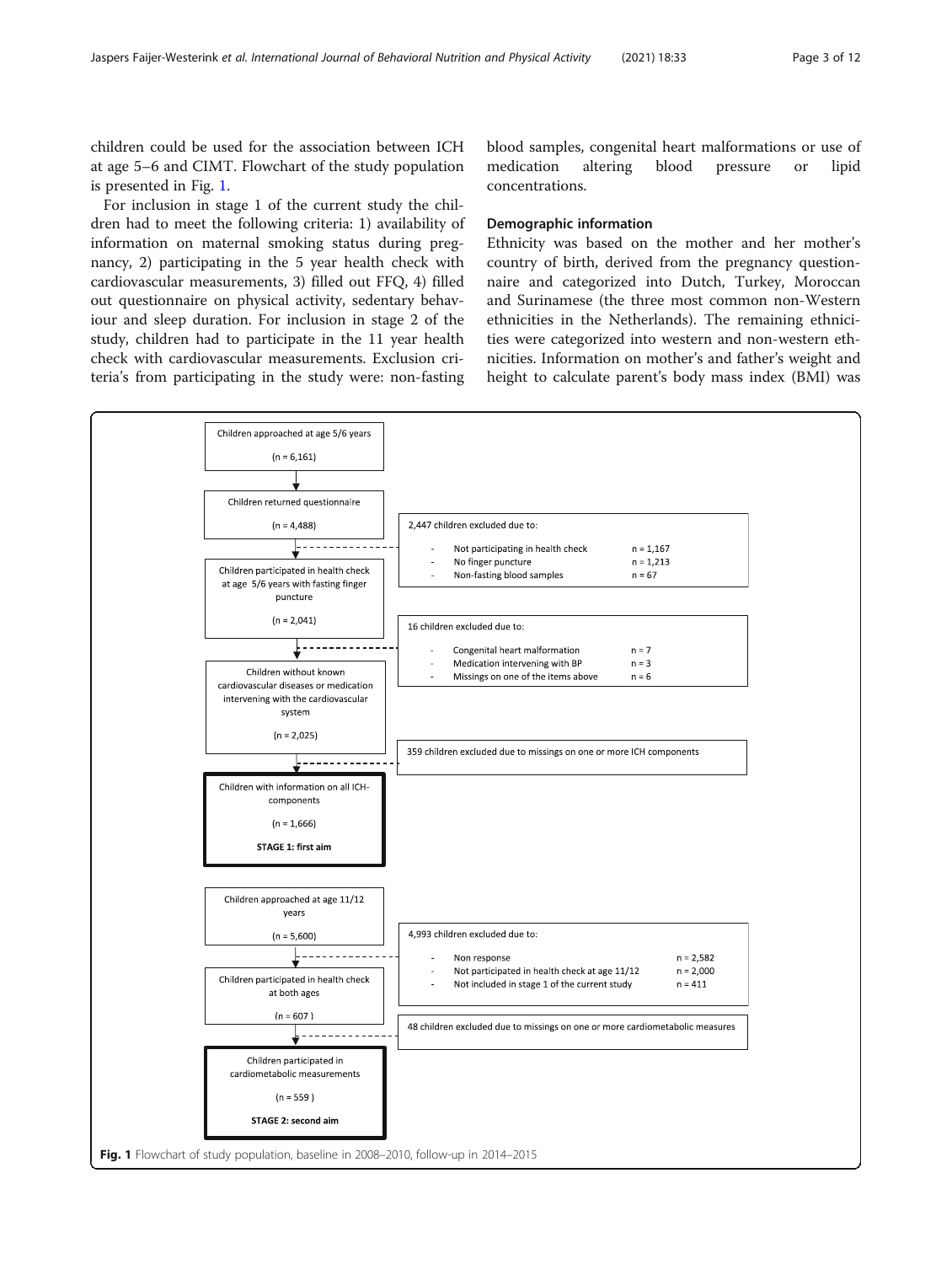derived from the questionnaire mother's received after their child's fifth birthday. Information on socioeconomic status (maternal education level) and cardiovascular diseases in the immediate family was also derived from this questionnaire. Maternal educational level was divided into low (primary school, technical secondary education, lower vocational secondary education), moderate (degree higher vocational secondary education, academic secondary education, intermediate vocational education) or high (degree higher vocational education, university). Cardiovascular diseases in the immediate family were answered by marking 'no', 'yes' or 'don't know' for the following diseases by the mother, the child's biological father and their first degree relatives: overweight, hypertension < 55 years, high cholesterol, stroke < 55 years, heart attack < 55 years and dead from heart attack < 55 years [[25](#page-11-0)]. Information on the child's sexual maturation at the age of 11–12 was assessed by the Tanner scale, scored by the mother [[26\]](#page-11-0).

#### Health behaviours

.

Considered health behaviours were weight status, physical activity, diet, screen time, sleep duration and prenatal smoke exposure, apart from weight status all reported by the mother. Weight and height were measured once to calculate BMI (weight in kg/height in  $\text{cm}^2$ ). Weight was measured to the nearest 100 g by using a Marsden weighing scale (model MS-4102, Oxfordshire, UK) and height to the nearest mm with a Leicester portable height measure (Seca, Hamburg, Germany). The health check was administered at both time points by trained student assistants, trained PhDcandidates and research staff of the ABCD-study. At age 5–6 years the measurements took place at the child's primary school except for those children enrolled in small schools, children who moved outside Amsterdam and the 11–12-year-old children. For these children, the health check took place at a central location during the weekend and holidays. For defining metabolic syndrome, waist circumference was measured placing a Seca measuring tape around the abdomen between the costal border and iliac crest. Children aged 5–6 wore underwear only, children at age 11–12 wore sport outfits. Information on physical activity included both recreational and organized physical activity outside school hours as well as transport to and from school cycling. Hours of recreational physical activity was assessed by asking the hours of playing outside at schooldays and in weekends for both summer and winter. The total hours of organized sport activities per week and the total hours of cycling to and from school were added to a total physical activity score [\[27](#page-11-0)].

.The FFQ that was used to evaluate the children's food consumption consisted of questions regarding the 71 most consumed food items by Dutch children [[23\]](#page-11-0). For the present study, we included information regarding fruits and vegetable intake, fish intake, fibre intake and intake of sugar-sweetened beverages in line with the healthy diet definition of the AHA [[4\]](#page-10-0). The AHA guideline looks at the intake of fibre-rich whole grains, while the FFQ used in this present study measures total intake. Fibre intake was considered sufficient if it accounted 3 g/MJ, recommended by the Health council of the Netherlands [[28\]](#page-11-0). Sodium intake could not be assessed with our FFQ. For other components besides fibre and sodium, the AHA cut-offs for a healthy diet were used:  $\geq$ 450 g of fruits and vegetables/day,  $\geq$ 2 servings of fish/ week with a total weight of ≥200 g and ≤ 450 kcal of sugar-sweetened beverages/week based on a 2000 kcal diet. A comparison of our definition with the AHA definition can be found in Supplementary Table [2.](#page-9-0)

For the assessment of screen time, the number of hours per day children were watching TV, DVD or VIDEO and how many hours they played games on computer, XBOX or other types of videogames were asked. Hours of screen time for both schooldays and weekends were ranked in six categories from '(almost) never' to 'five or more hours per day' [\[29](#page-11-0)]. Information on children's sleep duration included the total hours of sleep per day, separately for schooldays and in the weekends. The average hours of sleep per day was calculated by multiplying the hours of sleep on schooldays by five and the hours of sleep in the weekend by two and then adding these two numbers together, divided by seven. For all the above stated behaviours, a weighted weekly average was calculated. Mother's smoking habits during pregnancy were assessed from the pregnancyquestionnaire in which mothers scored the number of cigarettes smoked daily.

#### Health factors

At age 5–6, plasma glucose, serum lipids and triglyceride concentrations were determined in capillary blood, collected after an overnight fast by a finger puncture by using a validated kit, developed for ambulatory purposes (Demecal: LabAnywhere, Haarlem, The Netherlands)  $[30]$  $[30]$ . At age 11–12, capillary blood was collected by finger puncture after 3 h fasting and analysed by the pointof-care analyser Alere Cholestech LDX machine using Lipid Profile and GLU cassettes (Cholestech Alere Health Hayward, CA, USA) [\[31](#page-11-0)]. At both time points, blood pressure was measured by the Omron 705 IT (Omron Health Inc., Bannockburn, IL, USA) [\[32](#page-11-0)] in sitting position with the arm supported at the heart level. After a test reading and 15 min of rest, blood pressure was measured twice on the upper right arm with an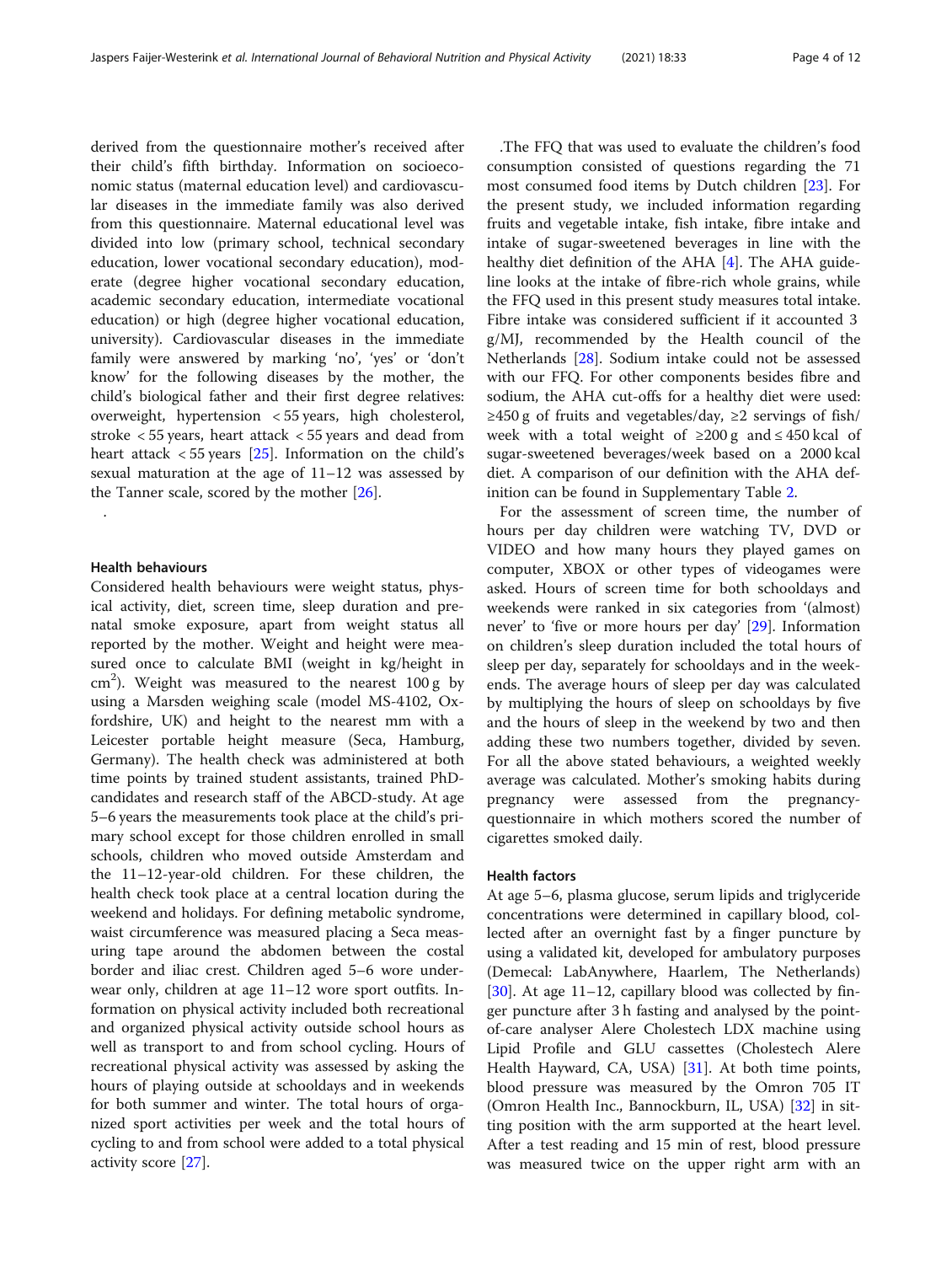appropriate cuff. If these measurements differed > 10 mmHg, a third measurement was performed [[33\]](#page-11-0). The systolic and diastolic blood pressure were determined by averaging the two closest measurement. The research location and research staff were similar to those reported by the calculation of weight and height.

#### Defining ICH at age 5–6 years

On each ICH component, children could score 'ideal'  $(score = 1)$  or 'non-ideal'  $(score = 0)$ . To define ICH components as ideal, the AHA recommendation was used for the following components: BMI <85th percentile according to the WHO growth reference [\[34](#page-11-0)] ideal diet when three out of four components were met [\[4](#page-10-0)], fasting plasma glucose < 5.6 mmol/L, total cholesterol < 4.40 mmol/L and blood pressure < 90th percentile based on reference values from the guideline of the American Academy of Pediatrics [\[35](#page-11-0)]. Physical activity was considered ideal according to the AHA when children were physically active at moderate or vigorous intensity for at least 60 min per day. In our study the children of mother's who reported a total physical activity score of ≥7 h per week were considered ideal [[9](#page-10-0)].

.For the extended ICH score, a score on three additional health behaviours were added. There is no evidence-based cut-off for screen time. Based on a commonly used cut-off, we considered ≤2 h of screen time per day as ideal [\[29\]](#page-11-0). Sleep duration was considered ideal if children slept ≥10 h per night as recommended by the National Sleep Foundation [[36\]](#page-11-0). Children from mothers who reported not having smoked during pregnancy received an ideal smoking score. The definition of each component according to AHA and the additions are listed in Supplementary Table [2](#page-9-0).

The score on extended ICH ranged from zero to nine; zero to five points was considered poor, six and seven points intermediate and eight or nine points good ICH. This subdivision was made to create roughly equal groups in size, to compare groups with relatively poor, intermediate and good cardiovascular health.

#### Carotid intima-media thickness

Ultrasound measurements of the common carotid artery (CCA) were performed with the automated Panasonic Cardio Health Station V1.8 (Diagnostic Ultrasound System GM-72P00A) by three experienced ultrasound technicians at the central locations where the health check took place. During this measurement, children were in lying position with their head at a 45 degree angle. CIMT was measured bilaterally at angles 150, 120 and 90 on the right CCA and at 210, 240 and 270 on the left CCA. The software automatically identified the region of interest and froze the image. Mean CIMT was calculated by averaging the measured angles, with a minimum of at least three angles. Out of 559 individuals, 459 individuals had a CIMT measurement with at least three angles, whereof 442 individuals had all six angles measured. Increased risk CIMT was defined as a CIMT of ≥90th percentile of the cohort.

### Cardiometabolic outcomes

Secondary outcomes were glucose, total cholesterol, high-density lipoprotein cholesterol (HDL-C), triglycerides (TG), systolic and diastolic blood pressure and BMI at the age of 11–12 (all continuous). The following outcome variables were dichotomized: low HDL-C (<10th percentile), high TG (≥75th percentile), (pre) hypertension (systolic and/or diastolic blood pressure ≥ 90th percentile) and overweight (BMI ≥85th percentile). Participants were considered having metabolic syndrome when they met three or more of the following criteria: waist circumference  $\geq$  75th percentile, (pre) hypertension, low HDL-C, high TG and glucose  $\geq$ 75th percentile [[37\]](#page-11-0). All percentiles in this paragraph are based on data of the own cohort.

#### Statistical analyses

We investigated the representativeness of the included subgroup by comparing the baseline characteristics between the non-included group (i.e. those who were approached at age 5–6, but did not participate in the questionnaire and/or health check at age 5–6) and the included group (i.e. those who participated both in the questionnaire and health check at age 5–6) by an independent samples t-test for continuous variables and the χ2 test for categorical variables.

Differences in demographic characteristics between the poor, intermediate and good ICH groups (based on extended ICH score) were tested by one-way analysis of variance (ANOVA) for continuous variables and the χ2 test for the categorical variables. The association of individual health behaviours, health factors and lipids with the extended ICH score at age 5–6 was evaluated by means of sex- and age adjusted multivariable linear regression models. P-for-trend was calculated considering ICH as a continuous variable.

We studied the association between the extended ICH score at age 5–6 with CIMT and cardiometabolic outcomes at age 11–12 by means of multivariable linear regression models for continuous outcomes and multivariable logistic regression models for dichotomous outcomes. We considered the ICH variable as a continuous variable to calculate p-for-trend. For these analyses, all models included age, sex and maturation. To examine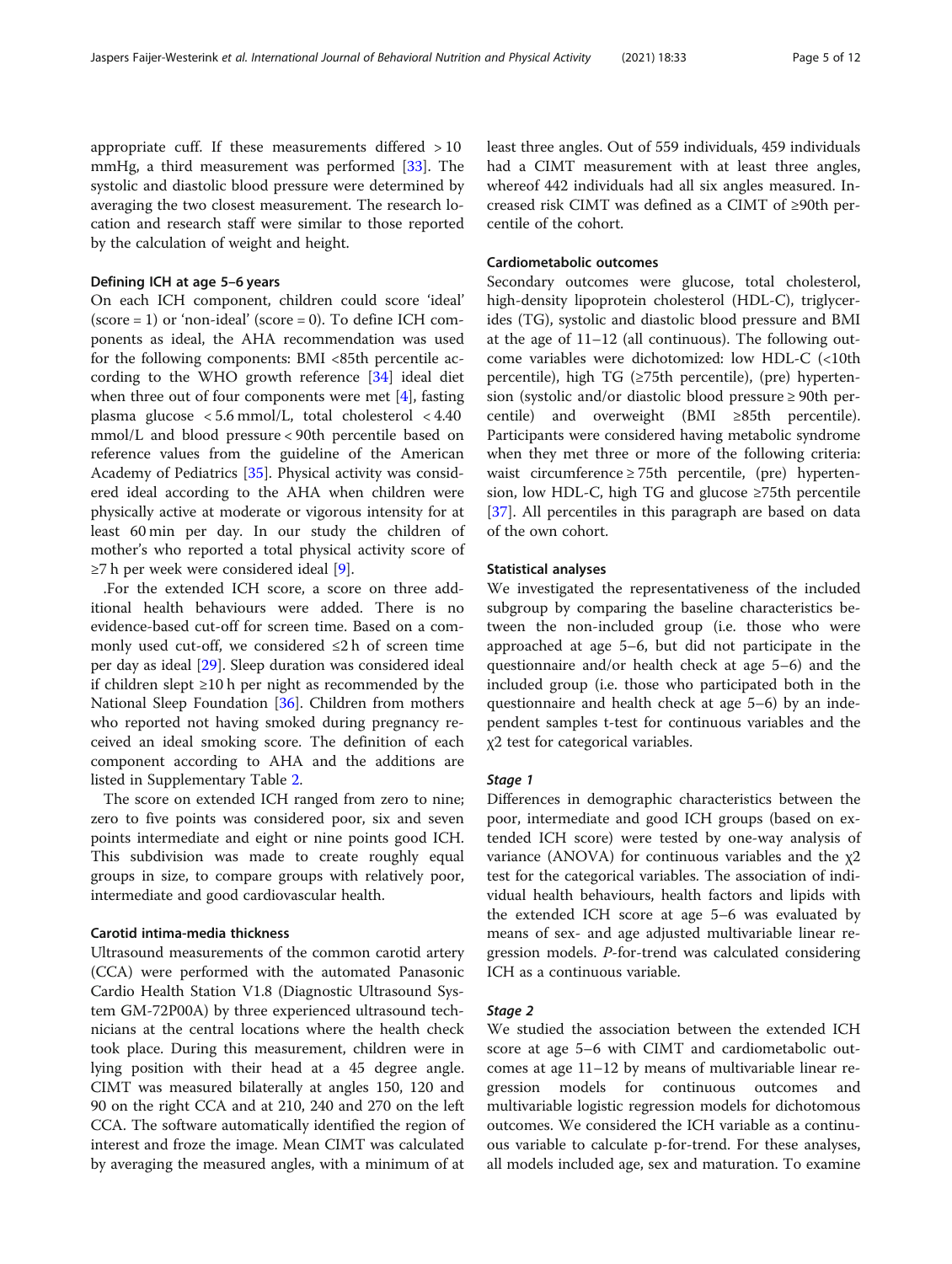whether the association with respect to the dichotomous outcomes was present in children with a healthy weight at baseline, we repeated the logistic regression analysis excluding children with overweight at age 5–6.

All analyses were repeated with the original ICH score.

IBM SPSS Statistic software version 20.0 (IBM Corp, Armonk, NY, USA) was used for the analysis. A  $p$ -value of < 0.05 was considered statistically significant.

#### Results

### Comparison of included and non-included children of the ABCD-cohort

Compared to those who were not included  $(N = 2822)$ , the included children  $(N = 1666)$  were younger, had more often mothers with Dutch ethnicity and a higher educational level and reported more often family history of CVD. No differences were observed in parental weight status and boy-girl distribution. (Supplementary Table [1\)](#page-9-0).

#### Stage 1

#### Characteristics of the study subjects

Mean age (standard deviation (SD)) of the children at baseline was 5.7 (0.4) years. The prevalence of individual ideal ICH components were: normal glucose concentration (97.1%), no prenatal smoke exposure (92.3%), adequate physical activity (88.2%), healthy weight status (87.6%), normal blood pressure (86.9%), sufficient sleeping hours  $(81.4\%)$ , screen time < 2 h  $(80.4\%)$ , normal total cholesterol concentration (69.7%) and healthy diet (2.0%). According to the extended ICH the majority of children had either intermediate (56%) or good (33%) ICH, which means respectively 6–7 or 8–9 ideal components. Compared to children with poor ICH (11%, 1–5 ideal components), children with a good ICH were more likely to have a Western ethnicity, higher educated mothers, normal weight parents and less frequent have a family history of CVD, see Table [1](#page-6-0).

Table [2](#page-7-0) shows the results of the associations between extended ICH scores and cardiovascular health outcomes at age 5–6 years. Children with higher scores had lower levels of health factors and higher percentages of ideal health behaviours.

#### Stage 2

### Extended ICH score and carotid intima-media thickness

The mean CIMT at age  $11-12$  years was 0.462 mm (SE = 0.001). The association between extended ICH score at age 5–6 years and CIMT was not statistically significant (*p* for trend = 0.12; Table [3](#page-8-0)). Further, no statistical significant association was observed between extended ICH and the dichotomous variable 'increased risk CIMT' (odds ratio (OR) [95% confidence interval (95%CI)]: 1.04  $[0.77-1.40]$  $[0.77-1.40]$  $[0.77-1.40]$ ,  $p = 0.80$  (Table 4).

Extended ICH score and cardiometabolic outcomes The extended ICH score at age 5–6 was significantly associated with total cholesterol ( $p$  for trend< 0.001), systolic blood pressure ( $p$  for trend =0.01), diastolic blood pressure ( $p$  for trend = 0.01) and BMI ( $p$  for trend < 0.001) at age 11–12. No significant association was found for glucose ( $p$  for trend = 0.92), HDL-C ( $p$  for trend = 0.31) and triglycerides ( $p$  for trend = 0.47) (Table [3\)](#page-8-0).

Table [4](#page-8-0) shows OR (95%CI) for the extended ICH score and the prediction of cardiometabolic outcomes at age 11–12 years, adjusted for age-, sex- and maturation. Extended ICH was inversely associated with overweight (OR [95% CI]: 0.54 [0.43–0.68], p < 0.001). When children with overweight at age 5–6 were excluded, the association of ICH at age 5–6 and overweight at age 11– 12 remained significant (OR: 0.66 [0.48–0.91],  $p = 0.01$ ). No significant association was found between extended ICH score and metabolic syndrome, (pre-)hypertension, low HDL-C and high triglycerides.

Comparison between the extended and original ICH score Overall the results were similar regardless of using the original or extended ICH score (Supplementary Table [3](#page-9-0)). However, the prospective results revealed no statistically significant association between the original ICH score and systolic- (p for trend  $= 0.056$ ) and diastolic blood pressure (*p for trend* = 0.212) at age 11-12 years (Supplementary Table [4\)](#page-9-0). The original ICH score was inversely associated with overweight (OR [95%CI]: 0.52 [0.37–0.74,  $p < 0.001$ ] but no longer significant when excluding children with overweight (OR [95%CI]: 0.84  $[0.52-1.36]$ ,  $p = 0.47$ ).

#### **Discussion**

In this study, we applied an extended ICH score to a large cohort of children aged 5–6 years and investigated to what extent this score was related to cardiometabolic health at age 11–12 years. The results were compared to the original ICH score. To our knowledge this was the first time that additional components were added to the original ICH score to examine if this would improve the prediction of cardiometabolic health in children.

We found that ICH score at age 5–6 was not significantly associated with CIMT at age 11–12 according to both the extended and original ICH definition. Therefore, regarding this primary outcome, the additional criteria did not improve the prediction of CIMT, a surrogate marker for cardiovascular disease. However, both definitions showed associations of ICH score at age 5–6 with total cholesterol and BMI at age 11–12, while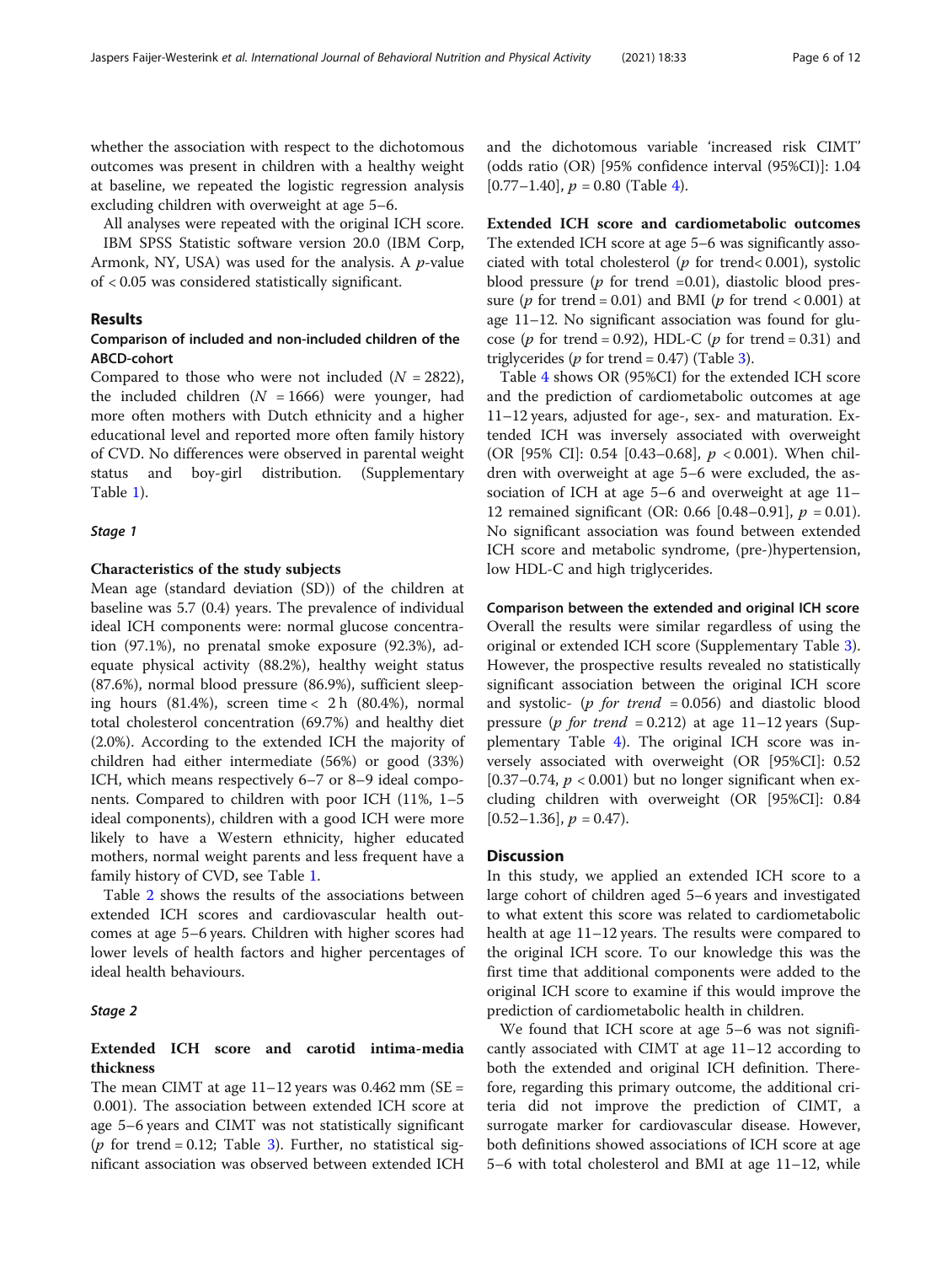|                                             | All         | Poor $(1-5)$ | Intermediate (6-7) | Good $(8-9)$ | P-value <sup>*</sup> |
|---------------------------------------------|-------------|--------------|--------------------|--------------|----------------------|
| $\mathbb N$                                 | 1666        | 188          | 934                | 544          |                      |
| Age at first measurement (years), mean (SD) | 5.7(0.43)   | 5.7(0.44)    | 5.7(0.44)          | 5.6(0.42)    | 0.055                |
| Male gender, n (%)                          | 846 (50.8)  | 101 (53.7)   | 471 (50.4)         | 274 (50.4)   | 0.692                |
| Ethnicity                                   |             |              |                    |              | < 0.001              |
| Dutch, n (%)                                | 1210 (72.7) | 88 (47.1)    | 677 (72.5)         | 445 (81.8)   |                      |
| Turkey, n (%)                               | 26(1.6)     | 13(7.0)      | 11(1.2)            | 2(0.4)       |                      |
| Moroccan, n (%)                             | 59 (3.5)    | 16(8.6)      | 39 (4.2)           | 4(0.7)       |                      |
| Surinamese, n (%)                           | 64 (3.8)    | 20 (10.7)    | 40(4.3)            | 4(0.7)       |                      |
| Other western, n (%)                        | 205 (12.3)  | 10(5.3)      | 118 (12.6)         | 77 (14.2)    |                      |
| Other non-Western, n (%)                    | 101(6.1)    | 40 (21.4)    | 49 (5.2)           | 12(2.2)      |                      |
| Maternal educational level                  |             |              |                    |              | < 0.001              |
| Low, n (%)                                  | 145(8.7)    | 57 (31.0)    | 78 (8.4)           | 10(1.8)      |                      |
| Middle, n (%)                               | 318 (19.2)  | 56 (30.4)    | 194 (20.8)         | 68 (12.5)    |                      |
| High, n (%)                                 | 1195 (72.1) | 71 (38.6)    | 659 (70.8)         | 465 (85.6)   |                      |
| Parent weight status                        |             |              |                    |              | < 0.001              |
| Normal weight, n (%)                        | 792 (48.5)  | 60 (33.0)    | 434 (47.6)         | 298 (55.3)   |                      |
| One overweight parent, n (%)                | 622(38.1)   | 75 (41.2)    | 361 (39.6)         | 186 (34.5)   |                      |
| Two overweight parents, n (%)               | 218 (13.4)  | 47 (25.8)    | 116(12.7)          | 55 (10.2)    |                      |
| Family history of CVD                       |             |              |                    |              | < 0.001              |
| None, n (%)                                 | 829 (49.8)  | 68 (36.2)    | 470 (50.3)         | 291 (53.5)   |                      |
| One parent, n (%)                           | 590 (35.4)  | 79 (42.0)    | 322 (34.5)         | 189 (34.7)   |                      |
| Two parents, n (%)                          | 247 (14.8)  | 41 (21.8)    | 142 (15.2)         | 64 (11.8)    |                      |

<span id="page-6-0"></span>

Abbreviations: ICH ideal cardiovascular health, n,number, SD standard deviation, CVD cardiovascular diseases. <sup>\*</sup>Adjusted for age and sex

associations with systolic- and diastolic blood pressure were only found when using the extended definition. Both ICH-scores predicted subsequent overweight. When restricted to normal weight children at age 5–6 only, the extended ICH score still predicted overweight at age 11–12 whereas this association was no longer significant according to the original definition. In summary, the extended ICH improved prediction of some cardiovascular outcomes, but not our primary outcome.

#### Interpretation of findings

Ideal health factors were more common than ideal health behaviours, but most children aged 5–6 years still scored ideal on healthy weight status (87.6%), sleeping hours (81.4%) and screen time (80.4%). Extra attention is needed for a healthy diet, since only 2% of the children met the healthy diet criteria. In line with our expectations, health factors were more often ideal than health behaviours as ideal behaviours precede changes in health factors. Other studies on ICH in child populations have shown similar findings [\[9](#page-10-0)–[12](#page-10-0)].

.The low prevalence of a healthy diet is in line with other studies on ICH [\[10](#page-10-0)–[12\]](#page-10-0). Another Dutch longitudinal study on the health of 8 year old Rotterdam born children found no children meeting Dutch dietary guidelines regarding intake of vegetables and sugar sweetened beverages [[38\]](#page-11-0). As the Dutch dietary cut-offs were fairly similar to the AHA diet guideline [[39](#page-11-0)], a similar percentage of ideal diet according to the AHA diet guideline can be expected. Dietary intake of both the Amsterdam and Rotterdam born children can thus be accounted as suboptimal.

In our study, the second most important ICH component was total cholesterol. We found 30.3% of 5–6 year old children with high total cholesterol concentrations. As lipoprotein concentrations change with growth and maturation (during puberty total cholesterol declines by 10–15%), it is questionable if the setpoint of cholesterol measurement at the age of 5–6 is representative for cardiovascular health [[3,](#page-10-0) [40](#page-11-0)]. Though in studies of children > 12 years of age, the prevalence of high total cholesterol was 21.5 to 66.8% [\[9](#page-10-0), [11,](#page-10-0) [12](#page-10-0)], which indicate that our findings are similar to findings of studies that examine older children. Next, of the 559 children included in stage 2 of this study, 31.7% had high total cholesterol concentrations at age 5–6, which declined to 26.8% at age 11–12.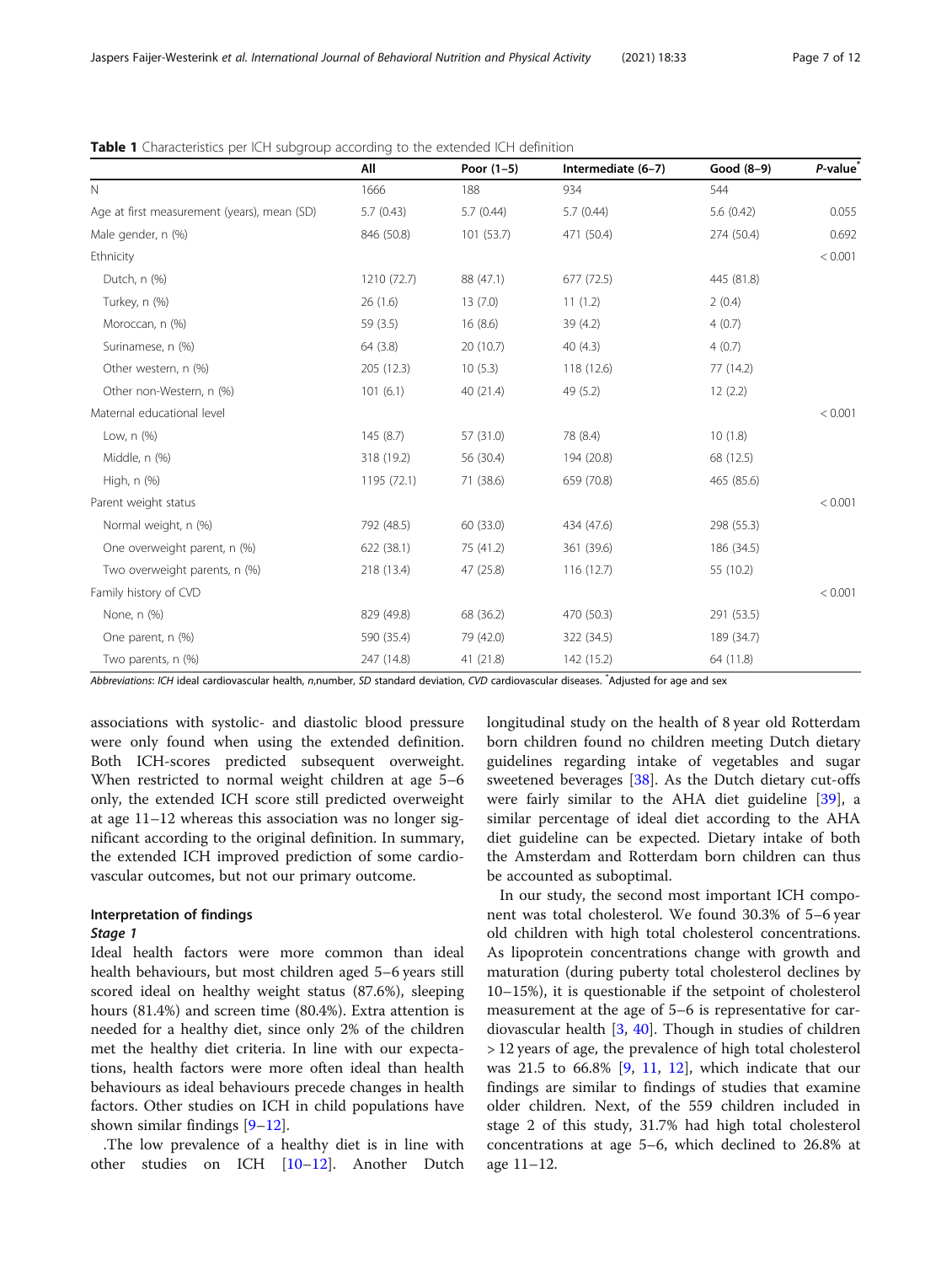trend

263 (49.9) 11 (64.7) 0.055

|      |      | Ideal Cardiovascular Health Score <sup>a</sup> |   |   |                                          |        |               |                     |   |               |
|------|------|------------------------------------------------|---|---|------------------------------------------|--------|---------------|---------------------|---|---------------|
|      | All  | $2^{\circ}$                                    | 3 | 4 | $\sim$ 5 $\sim$                          | 6 7    |               | 8                   | 9 | P for<br>tren |
| N, % | 1666 |                                                |   |   | $2(0.1)$ 15 (0.9) 35 (2.1) 136 (8.2) 355 | (21.3) | 579<br>(34.8) | 527 (31.6) 17 (1.0) |   |               |

5.7 (0.4) 5.5 (0.2) 5.8 (0.5) 5.8 (0.4) 5.7 (0.4) 5.6 (0.4) 5.6 (0.4) 5.6 (0.4) 5.7 (0.5) 0.360

(53.0)

283 (48.9)

#### <span id="page-7-0"></span>Table 2 Association between extended ICH score and cardiovascular health outcomes at age 5–6 years

Male gender, n (%) 846 (50.8) 0 (0.0) 3 (20.0) 21 (60.0) 77 (56.6) 188

Total cholesterol (mmol/L), mean (SE) 4.0 (0.0) 5.4 (0.4) 4.4 (0.2) 4.3 (0.1) 4.2 (0.1) 4.3 (0.0) 4.1 (0.0) 3.7 (0.0) 3.6 (0.2) < 0.001 Systolic BP (mmHg) mean (SE) 97.2 (0.2) 98.4 (5.5) 105.7 (2.0) 103.7 (1.3) 101.1 (0.7) 98.4 (0.4) 96.8 (0.3) 95.3 (0.3) 92.7 (1.9) < 0.001 Diastolic BP (mmHg), mean (SE) 57.4 (0.2) 64.3 (5.0) 66.2 (1.8) 64.2 (1.2) 60.0 (0.6) 58.5 (0.4) 57.1 (0.3) 55.5 (0.3) 56.6 (1.7) < 0.001 HDL-C (mmol/L), mean (SE) 1.3 (0.0) 1.4 (0.2) 1.4 (0.1) 1.4 (0.0) 1.3 (0.0) 1.3 (0.0) 1.3 (0.0) 1.2 (0.0) 1.3 (0.1) < 0.001 Triglycerides (mmol/L), mean (SE) 0.6 (0.0) 0.8 (0.2) 0.7 (0.1) 0.8 (0.0) 0.7 (0.0) 0.6 (0.0) 0.6 (0.0) 0.6 (0.0) 0.6 (0.0) < 0.001 Ideal health behaviors 5/6y BMI, mean (SE) 15.4 (0.0) 18.9 (0.9) 17.9 (0.3) 17.3 (0.2) 16.1 (0.1) 15.6 (0.1) 15.3 (0.1) 15.1 (0.1) 15.3 (0.3) < 0.001 Ideal smoking status, n (%) 1537 (92.3) 0 (0.0) 8 (53.3) 23 (65.7) 107 (78.7) 304 (85.6) 554 (95.7) 524 (99.4) 17 (100.0)  $< 0.001$ Ideal healthy diet score, n (%) 33 (2.0) 0 (0.0) 0 (0.0) 0 (0.0) 0 (0.0) 0 (0.0) 3 (0.5) 13 (2.5) 17 (100.0)  $< 0.001$ Ideal physical activity, n (%) 1469 (88.2) 1 (50.0) 7 (46.7) 21 (60.0) 90 (66.2) 286 (80.6) 521 (90.0) 526 (99.8) 17 (100.0)  $< 0.001$ Ideal screen time, n (%) 1339 (80.4) 0 (0.0) 4 (26.7) 8 (22.9) 49 (36.0) 228 (64.2) 506 (87.4) 527 (100.0) 17 (100.0)  $< 0.001$ Ideal sleep behavior, n (%) 1356 (81.4) 0 (0.0) 2 (13.3) 14 (40.0) 60 (44.1) 244 (68.7) 493 (85.1) 526 (99.8) 17  $(100.0)$  $< 0.001$ 

Glucose (mmol/L), mean (SE) 4.6 (0.0) 4.6 (0.3) 4.8 (0.1) 4.9 (0.1) 4.7 (0.0) 4.6 (0.0) 4.6 (0.0) 4.5 (0.0) 4.4 (0.1) < 0.001

Abbreviations: ICH ideal cardiovascular health, N number, SD standard deviation, SE standard error, BMI body mass index, BP blood pressure, HDL-C high-density lipoprotein cholesterol. Results are adjusted for age and sex <sup>a</sup>There were no children with 0 or 1 ICH point

#### Stage 2

Age at first measurement (years),

Ideal health factors at age 5/6 years

mean (SD)

Ideal cardiovascular health in childhood has shown to be associated with CIMT measurements in adulthood [\[9](#page-10-0)]. Nevertheless, clustering of CVD risk factors starts in childhood and vascular changes may therefore also occur at younger ages. In our sample ICH score at age 5–6 was not related to CIMT measurements at followup 6 years later. The variation of CIMT in this group was small, which can be explained by the fact that we examined a relative young and healthy population of the same age. According to the systematic review of van den Munckhof et al. [[41\]](#page-11-0) on CIMT in an apparently healthy adult population, 84% of CIMT can be explained by age. In contrast, several other studies in children found associations of ICH components and CIMT in childhood [[14,](#page-10-0) [15,](#page-10-0) [37,](#page-11-0) [42](#page-11-0)]. The children included in these studies were mainly older at baseline (range 8 to 11) than our sample and CIMT was also measured at older ages (range 15 to 21)  $\begin{bmatrix} 14 & 15 & 37 \end{bmatrix}$  However, the study by Geerts et al. [\[42\]](#page-11-0) found an association between prenatal exposure to smoking and CIMT measurements at the age of 5 years old. The inconsistency of findings may be explained by the way in which CIMT was measured; in our study a hand guided ultrasound was used, which has a lower sensitivity than automatic devices. In addition, we performed measurements at three different angles in one segment (common carotid artery), while other studies performed measurements at one angle in three different segments (common carotid artery, internal carotid artery, carotid bulb). Lastly, different sonographers can have different findings and all studies used different readers. This inevitably makes results difficult to compare between studies.

The extended ICH definition at age 5–6 has stronger associations with systolic- and diastolic blood pressure and BMI at age 11–12 than the original definition and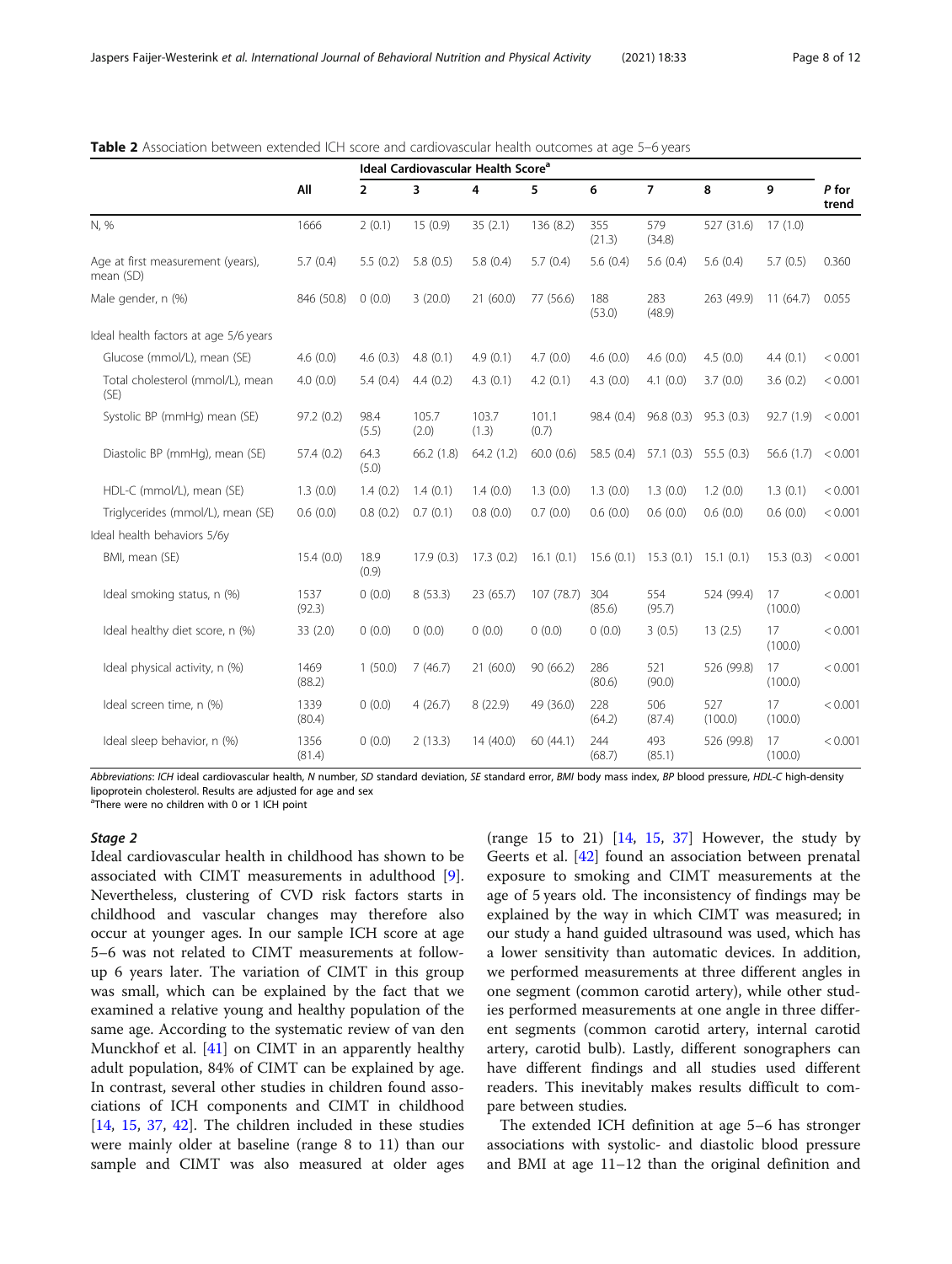| Page 9 of |
|-----------|
|-----------|

|                                                | Ideal Cardiovascular Health Score <sup>a</sup> |                  |                  |                  |                  |                  |                  |                  |                  |                |  |
|------------------------------------------------|------------------------------------------------|------------------|------------------|------------------|------------------|------------------|------------------|------------------|------------------|----------------|--|
|                                                | All                                            | $\overline{2}$   | 3                | 4                | 5                | 6                | $\overline{ }$   | 8                | 9                | P for<br>trend |  |
| N, %                                           | 559                                            | 2(0.4)           | 4(0.7)           | 6(1.1)           | 38 (6.8)         | 119 (21.3)       | 198 (35.4)       | 187 (33.5)       | 5(0.9)           |                |  |
| Age at first measurement<br>(years), mean (SD) | 5.7(0.4)                                       | 5.5(0.2)         | 5.7(0.4)         | 5.7(0.5)         | 5.8(0.5)         | 5.7(0.4)         | 5.7(0.5)         | 5.7(0.4)         | 5.6(0.5)         | 0.943          |  |
| Age at follow up (years),<br>mean (SD)         | 11.8(0.4)                                      | 12.1(0.3)        | 11.4(0.2)        | 12.0(0.4)        | 11.9(0.3)        | 11.7(0.4)        | 11.8(0.4)        | 11.8(0.3)        | 11.5(0.3)        | 0.011          |  |
| Maturation, mean (SD)                          | 1.5(0.5)                                       | 1.5(0.1)         | 2.1(1.1)         | 1.7(0.8)         | 1.6(0.5)         | 1.5(0.6)         | 1.5(0.6)         | 1.4(0.4)         | 1.3(0.5)         | 0.107          |  |
| Cardiovascular health 11/12y                   |                                                |                  |                  |                  |                  |                  |                  |                  |                  |                |  |
| Glucose (mmol/L), mean (SE)                    | 4.9(0.0)                                       | 4.5(0.4)         | 4.6(0.3)         | 4.8(0.2)         | 5.2(0.1)         | 4.9(0.1)         | 4.9(0.0)         | 4.9(0.0)         | 4.6(0.3)         | 0.920          |  |
| Total cholesterol (mmol/L),<br>mean (SE)       | 4.1(0.0)                                       | 5.0(0.4)         | 4.5(0.3)         | 4.1(0.3)         | 4.1(0.1)         | 4.3(0.1)         | 4.1(0.0)         | 3.9(0.0)         | 3.5(0.3)         | < 0.001        |  |
| Systolic BP (mmHg), mean<br>(SE)               | 105.2(0.4)                                     | 110.8(5.8)       | 110.6(4.1)       | 113.0(3.7)       | 106.8(1.4)       | 105.2(0.8)       | 105.1(0.6)       | 104.2(0.6)       | 109.3(3.7)       | 0.012          |  |
| Diastolic BP (mmHg),<br>mean (SE)              | 60.1(0.3)                                      | 64.4 (4.6)       | 63.2(3.2)        | 68.9(2.9)        | 60.6(1.1)        | 60.5(0.6)        | 60.1(0.5)        | 59.1(0.5)        | 66.5(2.9)        | 0.011          |  |
| HDL-C (mmol/L), mean (SE)                      | 1.5(0.0)                                       | 1.4(0.2)         | 1.5(0.2)         | 1.4(0.1)         | 1.5(0.1)         | 1.5(0.0)         | 1.5(0.0)         | 1.5(0.0)         | 1.0(0.2)         | 0.309          |  |
| Triglyceriden (mmol/L),<br>mean (SE)           | 1.0(0.0)                                       | 1.0(0.4)         | 0.8(0.3)         | 1.2(0.2)         | 1.1(0.1)         | 1.0(0.1)         | 0.9(0.0)         | 1.0(0.0)         | 0.5(0.4)         | 0.468          |  |
| BMI, mean (SE)                                 | 17.6(0.1)                                      | 20.3(1.6)        | 20.2(1.1)        | 22.1(1.0)        | 18.2(0.4)        | 18.4(0.2)        | 17.2(0.2)        | 17.2(0.2)        | 17.1(1.0)        | < 0.001        |  |
| CIMT (mm), mean (SE)                           | 0.462<br>(0.001)                               | 0.445<br>(0.020) | 0.485<br>(0.015) | 0.429<br>(0.020) | 0.455<br>(0.006) | 0.458<br>(0.003) | 0.462<br>(0.002) | 0.464<br>(0.002) | 0.457<br>(0.013) | 0.123          |  |

<span id="page-8-0"></span>Table 3 Association between extended ICH score at age 5–6 years and cardiovascular health outcomes at age 11–12 years

Abbreviations: N number, SD standard deviation, SE standard error, BP blood pressure, HDL-C high-density lipoprotein cholesterol, BMI body mass index, CIMT carotid intima-media thickness

Results are adjusted for age, sex and maturation. <sup>a</sup>There were no children with 0 or 1 ICH point.

remained when testing only in non-overweight individuals aged 5–6 years. This difference cannot be explained by only one of the three additional components used in the extended definition. The difference is thus due to the clustering of additional components. This might be because of the bi-directional relationship between sleep duration and physical activity and sedentary behavior [[43\]](#page-11-0). The implication for our study is that children with ideal levels of one of the three behaviours (sleep duration, physical activity or screen time) were more likely

Table 4 Odds ratios and 95% confidence intervals for the association between ICH score (extended and original) at age 5–6 years and cardiometabolic outcomes at age 11–12 years

|                                   |      | <b>Extended definition</b> |       | Original definition |                            |      |  |
|-----------------------------------|------|----------------------------|-------|---------------------|----------------------------|------|--|
|                                   |      | OR <sup>a</sup> 95% CI     | P     |                     | OR <sup>a</sup> 95% CI     | P    |  |
| (Pre)Hypertension                 | 0.85 | $0.66 - 1.09$              | 0.203 | 0.89                | $0.62 - 1.28$              | 0526 |  |
| Metabolic Syndrome 0.81 0.66-1.01 |      |                            | 0.056 | 0.89                | 064-122 0456               |      |  |
| Low HDL-C                         | 105. | $0.78 - 1.41$              | 0.757 | 130                 | 0.84-202 0.232             |      |  |
| High triglycerides                | 1.00 | $0.82 - 1.23$ 0.940        |       |                     | 102 077-136 0879           |      |  |
| Overweight                        | 0.54 | $0.43 - 0.68 < 0.001$      |       |                     | $0.52$ $0.37-0.74$ < 0.001 |      |  |
| Increased risk CIMT               | 1 04 | $0.77 - 1.40$              | 0.802 | 1.01                | 067–153                    | 0956 |  |

Abbreviations: HDL-C high-density lipoprotein cholesterol, CIMT carotid intimamedia thickness, OR odds ratio, CI confidence interval

Adjusted for age, sex and maturation

to have ideal levels of the other cardiovascular components, which resulted in a considerably higher ICH-level. As sleep duration, physical activity and screen time are linked, the extended definition gives a larger variance between ICH levels of those with and without ideal physical activity compared to the original ICH definition. Since there is a larger variation in ICH-level, associations of ICH-level with cardiometabolic outcomes are more likely. Furthermore, as unhealthy behaviour leads to changes in blood cholesterol concentrations which in turn leads to increased CIMT, it could be that adding more behaviours to the ICH construct will make the ICH construct more sensitive for predicting cardiovascular health.

The association between cardiometabolic outcomes and the additional components, namely: screen time, sleep behaviour and prenatal smoke exposure have been examined in previous studies [[20](#page-11-0), [21](#page-11-0), [44\]](#page-11-0). In children, associations between sedentary behaviour and blood pressure are inconsistent  $[20]$  $[20]$ , although there is some evidence for a relationship between short sleep duration in children and increased blood pressure [[21](#page-11-0)]. Prenatal smoke exposure is not associated with an increased blood pressure in childhood according to a Portuguese study in 3–10 year old children ( $n \approx 2500$ ). However prenatal smoke exposure is associated with an increase in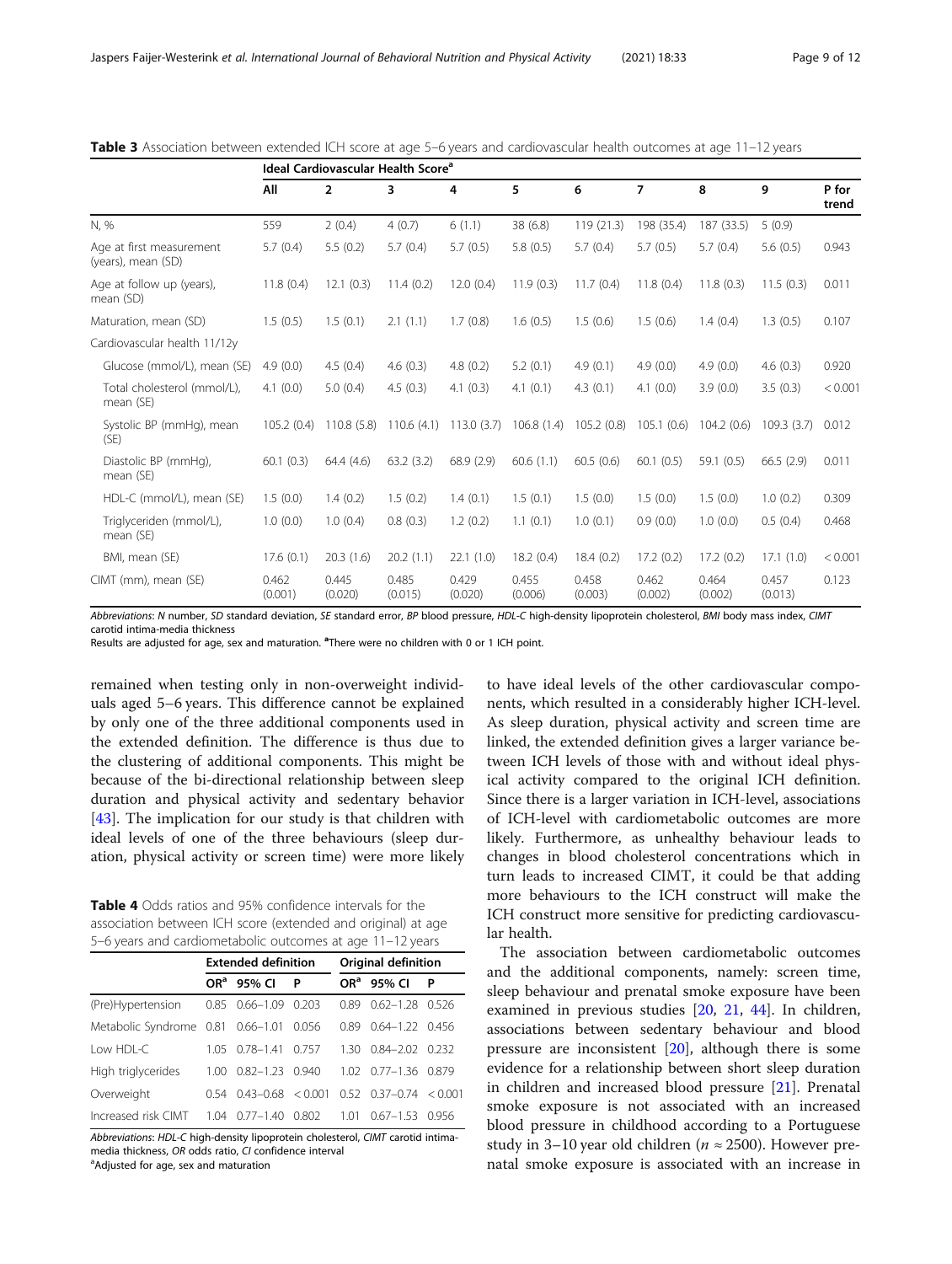<span id="page-9-0"></span>BMI ( $n = 17,286$ ) [[44\]](#page-11-0). Sleep duration in childhood is also found to be inversely associated with BMI [\[21](#page-11-0)], while the evidence for sedentary behaviour is inconsistent [[20\]](#page-11-0). It is possible that the addition of the extra components single-handedly led to the extra association. However, it might also be that the combination of more non-ideal health behaviours is the basis of reduced cardiometabolic health which is associated with higher levels of blood pressure and BMI.

#### Strengths and limitations

Our study has some important strengths, including the longitudinal study design and its large sample size. Measurements took place at the same timepoint, by the same researchers with the same measuring instruments. Further, extensive measurements were done with the validated FFQ at stage 1 in the study  $[24]$  $[24]$ . The present study is the first to examine ICH in childhood with CIMT measurement in children as young as 11–12 years old.

The present study also has several limitations. First, our sample differed from the ABCD-cohort in terms of ethnicity, maternal educational level and family history of CVD. As Supplementary Table 1 shows, precisely those participants are more likely to have a poor cardiovascular health. Therefore, our results probably overestimate the prevalence of ideal cardiovascular health in the ABCD-cohort. Not all children participating at age 5–6 also participated 5–6 years later, though the study cohort still consisted of 559 individuals. Information on health behaviours were reported by parents and thus all subjective. It is conceivable that parents perceive or present their child's behaviour in a more positive manner than the actual situation is. This could lead to an overestimation of healthy behaviour, resulting in a reduction of the observed association of behaviour and disease, making it less likely that there is a significant statistical outcome [[45\]](#page-11-0). Health factors were measured during the health check and automatic oscillometric devices were used for blood pressure measurements, while the blood pressure table of the American Academy of Paediatrics was made by auscultatory measurements [[35\]](#page-11-0). Compared to blood pressure values measured by the auscultatory method, the oscillometric blood pressure device used in the present study found on average (SD) 4.6 (4.9) mmHg higher systolic blood pressure values and 3.3 (5.4) mmHg lower diastolic blood pressure values [[32\]](#page-11-0). This could have led to an overestimation of (pre-)hypertension because of higher levels of systolic blood pressure. However, a systematically overestimation of blood pressure values would not affect the present study. Many paediatric studies now use automatic devices in combination with the standard blood pressure Tables [\[46](#page-11-0)], thus findings of this study are comparable with other available research. For outcome measures, our study was limited to CIMT measurement and CVD risk factors since cardiovascular events could not be studied as clinical outcome at this age.

#### Implications

Our study implicates that to raise a healthy generation, there is need for dietary interventions in Dutch children. Adherence to the healthy diet guidelines among the children was extremely low, which is unfortunately since dietary habits have shown to track into adulthood [\[47\]](#page-11-0).

As the extended definition did not improve the prediction of CIMT and most cardiometabolic factors, we do not recommend the AHA to add the extra components to their definition yet. First there is need for further research.

In compliance with other studies [[48,](#page-11-0) [49](#page-11-0)], our study shows that children with a non-western ethnicity and lower educated mothers were more likely to have a poorer cardiovascular health, public health interventions regarding cardiovascular health should focus particularly on these at risk individuals.

#### Recommendations for future research

Further research is needed to gain insight into the associations between lifestyle of young children and cardiovascular health later in life. We recommend other researchers to look at ICH in children under 12 years in relation to cardiometabolic outcomes at a later age and explore the addition of sleep duration, screen time and prenatal smoke exposure to ICH on these outcomes. We also encourage other researchers to examine subpopulations (i.e. overweight children). Making use of objective measures for health behaviours would be recommended.

The ABCD-cohort will also be followed up longer and report on associations of ICH at age 5–6 and cardiometabolic health at an older age.

#### Conclusion

This study showed that 33% of children meet the criteria for an ideal cardiovascular health. A healthy diet was least prevalent among 5-year olds (2%). Extending the ICH score in young children with additional health behaviours improved the prediction of some cardiometabolic outcomes, but not CIMT in preadolescence, compared to the original ICH score.

#### Supplementary Information

The online version contains supplementary material available at [https://doi.](https://doi.org/10.1186/s12966-021-01090-2) [org/10.1186/s12966-021-01090-2.](https://doi.org/10.1186/s12966-021-01090-2)

Additional file 1: Supplementary Table 1. Characteristics of included and non-included children. Supplementary Table 2. Defining Ideal Cardiovascular Health. **Supplementary Table 3.** Association between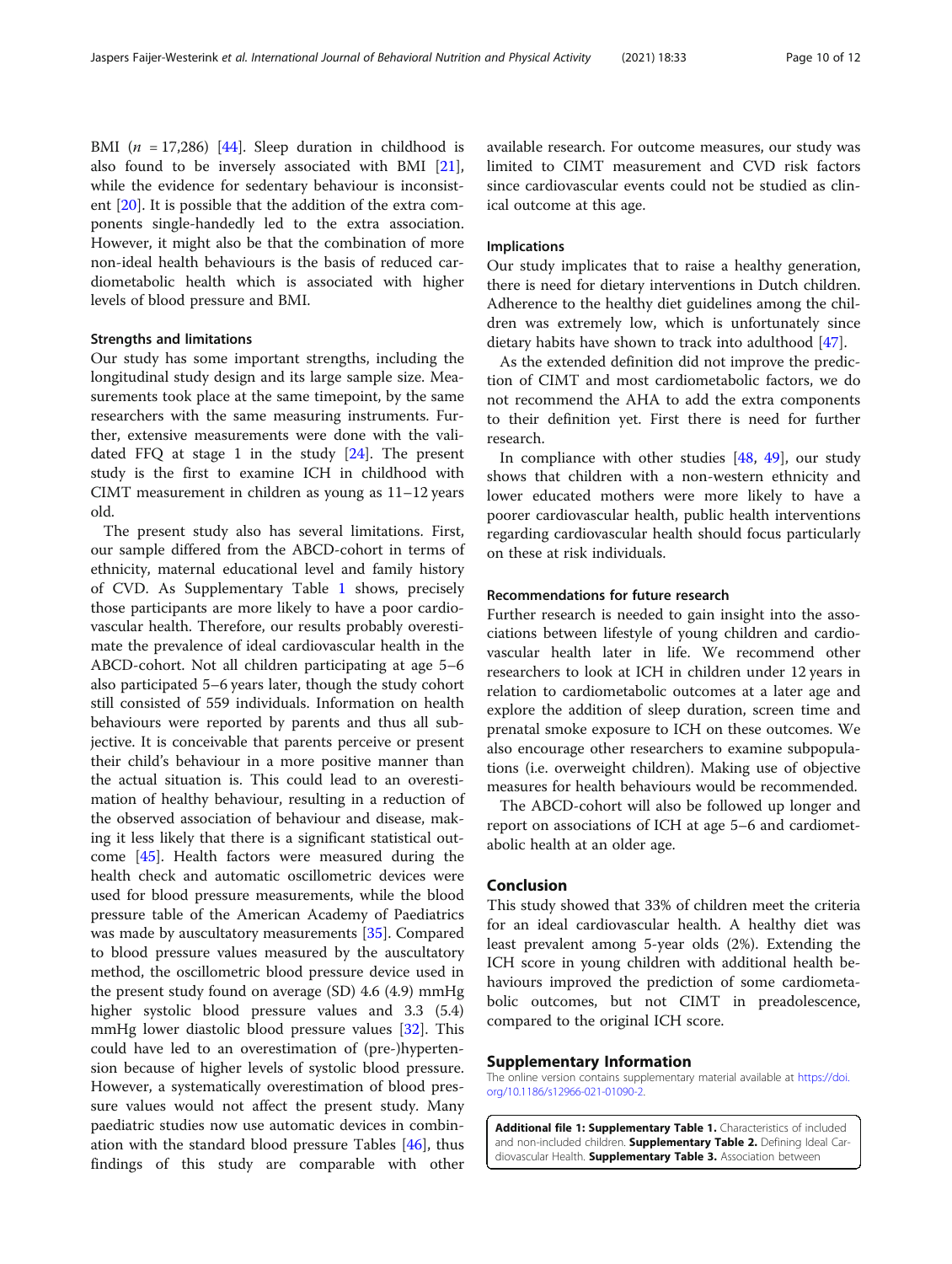#### Acknowledgements

The authors thank all participating hospitals, obstetric clinics, general practitioners, Youth Health Care Centres and primary schools for their contribution to data collection for the ABCD study; we thank all the participating women and children for their valuable cooperation.

<span id="page-10-0"></span>5-6 years and cardiovascular health outcomes at age 11-12 years.

#### Authors' contributions

All the authors have participated in the study to a significant extent and have met the criteria for authorship as established by the International Committee of Medical Journal Editors. The author(s) read and approved the final manuscript.

#### Funding

This part of the ABCD-study was financially supported by the Netherlands Organisation for Health Research and Development (Grants 21000076, 92003489, 40–00812–98-11010), Dutch Heart Foundation (grant 2007B103) and Sarphati Amsterdam. The funders had no role in preparing and conducting this manuscript, in interpreting and deciding to publish the results, or in drafting this manuscript. Open Access funding enabled by Amsterdam UMC.

#### Availability of data and materials

The individual data are not available for a public repository for ethical reasons but can be made available to other researchers for purposes of reproducing results or for collaboration. Researchers wishing to apply for the data can contact the project leader of the ABCD-study ([abcd@amsterdamumc.nl\)](mailto:abcd@amsterdamumc.nl).

#### Ethics approval and consent to participate

Approval for the ABCD study was obtained from the Central Committee on Research involving Human Subjects in the Netherlands, the Medical Ethical Committees of the participating hospitals, and from the Registration Committee of the Municipality of Amsterdam. Written informed consent was obtained from all participating mothers.

The Ethics approval numbers for the different parts of the ABCD-study are:

- Pregnancy questionnaire: METC AMC 02/039#02.17.392
- Questionnaires and health check at age 5–6: METC AMC 02/ 039#07.17.1039
- Questionnaires and health check at age 11–12: METC AMC 2015\_154#B2015655a

#### Consent for publication

Not applicable.

#### Competing interests

Authors declare no competing interests.

#### Author details

<sup>1</sup>Department of Public and Occupational Health, Amsterdam Public Health Research Institute, Amsterdam UMC, University of Amsterdam, PO Box 22700, Meibergdreef 9, room J2-209, 1100 DE Amsterdam, The Netherlands. <sup>2</sup>Department of Sports Science and Physical Education, University of Agder, PO BOX 422, 4604 Kristiansand, Norway. <sup>3</sup>Department of Clinical Epidemiology, Biostatistics and Bioinformatics, Amsterdam Cardiovascular Sciences Research Institute, Amsterdam Public Health Research Institute, Amsterdam UMC, University of Amsterdam, PO Box 22700, Meibergdreef 9, room J1B-209-1, 1100 DE Amsterdam, The Netherlands. <sup>4</sup>Department of Public and Occupational Health, Amsterdam Public Health Research Institute, Amsterdam UMC, Vrije Universiteit, PO Box 7057, van der Boechorststraat 7, 1081 BT, Amsterdam, The Netherlands.

Received: 28 August 2020 Accepted: 19 January 2021 Published online: 06 March 2021

#### References

- 1. McAloon CJ, Boylan LM, Hamborg T, Stallard N, Osman F, Lim PB, et al. The changing face of cardiovascular disease 2000-2012: An analysis of the world health organisation global health estimates data. Int J Cardiol. 2016;224: 256–264. Available from: <http://www.ncbi.nlm.nih.gov/pubmed/27664572> [cited 2018 Feb 26].
- 2. Erald G, Erenson SB, Athanur S, Rinivasan RS, Eihang W, Ao B, et al. Association between multiple cardiovascular risk factors and atherosclerosis in children and young adults. N Engl J Med. 1998;338(23):1650–1656. Available from: [http://www.nejm.org.ezproxy.library.wur.nl/doi/pdf/10.1056/](http://www.nejm.org.ezproxy.library.wur.nl/doi/pdf/10.1056/NEJM199806043382302) [NEJM199806043382302](http://www.nejm.org.ezproxy.library.wur.nl/doi/pdf/10.1056/NEJM199806043382302) [cited 2018 Feb 26]
- 3. Steinberger J, Daniels SR, Hagberg N, Isasi C, Kelly AS, Lloyd-Jones D, et al. Cardiovascular Health Promotion in Children: Challenges and Opportunities for 2020 and Beyond: A Scientific Statement From the American Heart Association. Circulation. 2016 134 (12):236–255. Available from: [https://www](https://www-ncbi-nlm-nih-gov.ezproxy.library.wur.nl/pmc/articles/PMC5218582/pdf/nihms838989.pdf)[ncbi-nlm-nih-gov.ezproxy.library.wur.nl/pmc/articles/PMC5218582/pdf/](https://www-ncbi-nlm-nih-gov.ezproxy.library.wur.nl/pmc/articles/PMC5218582/pdf/nihms838989.pdf) [nihms838989.pdf](https://www-ncbi-nlm-nih-gov.ezproxy.library.wur.nl/pmc/articles/PMC5218582/pdf/nihms838989.pdf) [cited 2018 Feb 27].
- 4. Lloyd-Jones DM, Hong Y, Labarthe D, Mozaffarian D, Appel LJ, Van Horn L, et al. Defining and setting national goals for cardiovascular health promotion and disease reduction: The american heart association's strategic impact goal through 2020 and beyond. Circulation. 2010;121(4):586–613.
- 5. Aneni EC, Crippa A, Osondu CU, Valero-Elizondo J, Younus A, Nasir K, et al. Estimates of mortality benefit from ideal cardiovascular health metrics: A dose response meta-analysis. J Am Heart Assoc. 2017;6(12).
- 6. Maclagan LC, Tu JV. Using the concept of ideal cardiovascular health to measure population health: a review. Curr Opin Cardiol. 2015;30(5):518–24.
- 7. Guo L, Zhang S. Association between ideal cardiovascular health metrics and risk of cardiovascular events or mortality: A meta-analysis of prospective studies. Clin Cardiol. 2017:1339–46.
- Younus A, Aneni EC, Spatz ES, Osondu CU, Roberson L, Ogunmoroti O, et al. A systematic review of the prevalence and outcomes of ideal cardiovascular health in US and non-US populations. Mayo Clin Proc. 2016;91(5):649–70. [https://doi.org/10.1016/j.mayocp.2016.01.019.](https://doi.org/10.1016/j.mayocp.2016.01.019)
- 9. Laitinen T, Laitinen TT, Pahkala K, Magnussen CG, Viikari JSA, Oikonen M, et al. Ideal cardiovascular health in childhood and cardiometabolic outcomes in adulthood: The cardiovascular risk in young finns study. Circulation. 2012;125(16):1971–8.
- 10. Dong H, Yan Y, Liu J, Zhao X, Cheng H, Hou D, et al. Alarming trends in ideal cardiovascular health among children and adolescents in Beijing, China, 2004 to 2014. Int J Cardiol. 2017;231(2017):264–70. [https://doi.org/10.](https://doi.org/10.1016/j.ijcard.2016.12.027) [1016/j.ijcard.2016.12.027.](https://doi.org/10.1016/j.ijcard.2016.12.027)
- 11. Yang Q, Yuan K, Gregg EW, Loustalot F, Fang J, Hong Y, et al. Trends and Clustering of Cardiovascular Health Metrics Among U.S. Adolescents 1988- 2010. 2014; Available from: [https://www.jahonline.org/article/S1054-139X\(14](https://www.jahonline.org/article/S1054-139X(14)00159-1/pdf) [\)00159-1/pdf](https://www.jahonline.org/article/S1054-139X(14)00159-1/pdf) [cited 2018 Jun 29]
- 12. González-Gil EM, Santabárbara J, Ruiz JR, Bel-Serrat S, Huybrechts I, Pedrero-Chamizo R, et al. Ideal cardiovascular health and inflammation in European adolescents: The HELENA study. Nutr Metab Cardiovasc Dis. 2017;27(5):447– 55.
- 13. Hanvey AN, Mensah FK, Clifford SA, Wake M. Adolescent Cardiovascular Functional and Structural Outcomes of Growth Trajectories from Infancy: Prospective Community-Based Study. Child Obes. 2017;13(2):154–163. Available from: <http://online.liebertpub.com/doi/10.1089/chi.2016.0263> [cited 2018 Mar 27]
- 14. Menezes AMB, da Silva CTB, Wehrmeister FC, Oliveira PD, Oliveira IO, Gonçalves H, et al. Adiposity during adolescence and carotid intima-media thickness in adulthood: Results from the 1993 Pelotas Birth Cohort. Atherosclerosis. 2016;255:25–30. Available from: [http://www.ncbi.nlm.nih.](http://www.ncbi.nlm.nih.gov/pubmed/27816805) [gov/pubmed/27816805](http://www.ncbi.nlm.nih.gov/pubmed/27816805) [cited 2018 Mar 26]..
- 15. Yajnik CS, Katre PA, Joshi SM, Kumaran K, Bhat DS, Lubree HG, et al. Higher glucose, insulin and insulin resistance (HOMA-IR) in childhood predict adverse cardiovascular risk in early adulthood: the Pune Children's Study. Diabetologia. 2015;58(7):1626–1636. Available from: [http://link.springer.](http://link.springer.com/10.1007/s00125-015-3602-z) [com/10.1007/s00125-015-3602-z](http://link.springer.com/10.1007/s00125-015-3602-z) [cited 2018 Mar 26]
- 16. Geerts CC, Bots ML, Grobbee DE, Uiterwaal CSPM. Parental smoking and vascular damage in young adult offspring: is early life exposure critical? The atherosclerosis risk in young adults study. Arterioscler Thromb Vasc Biol.